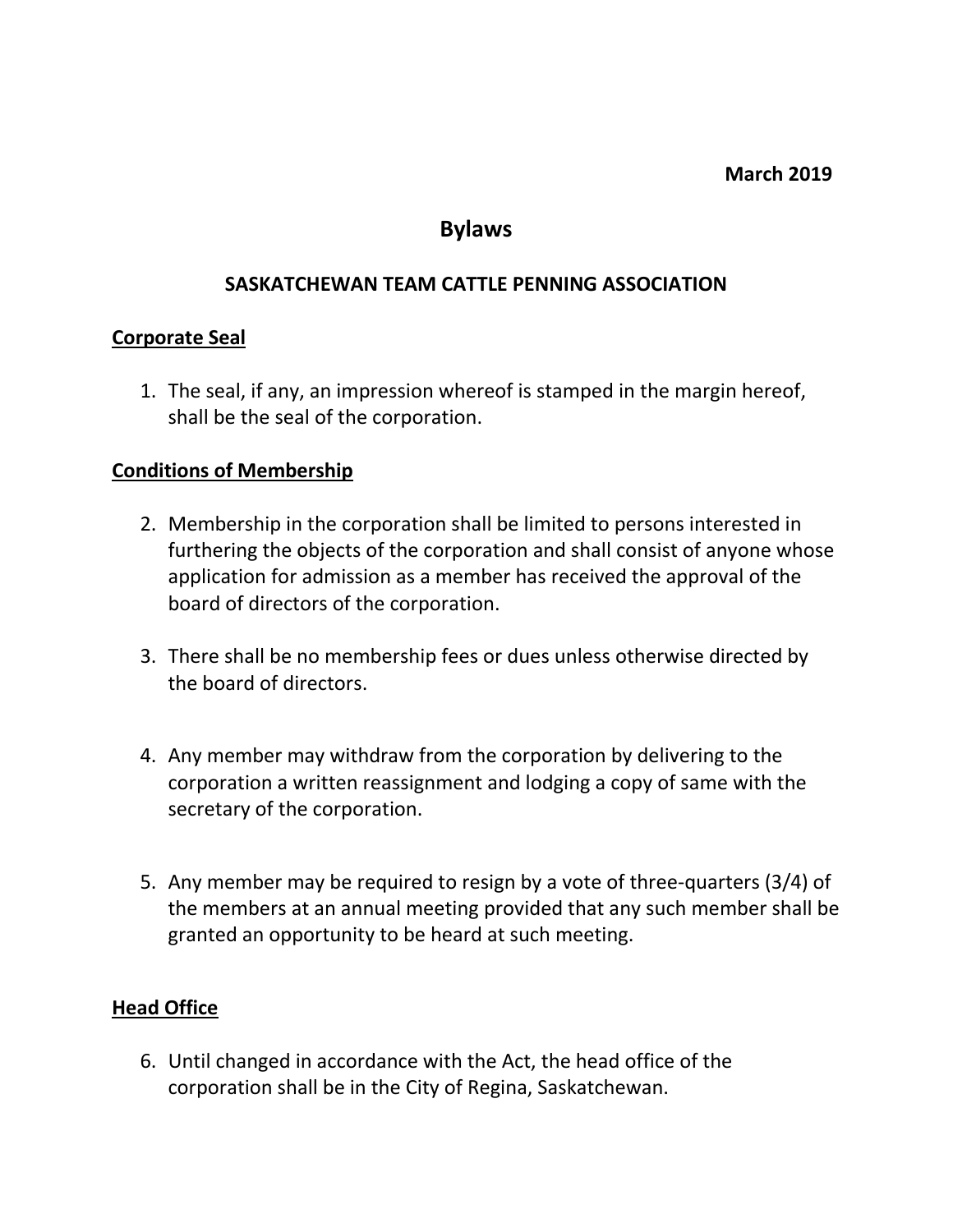## **Board of Directors**

- 7. The property and business of the corporation will be managed by a minimum board of eight (8) directors of whom four (4), including the president, shall constitute a quorum. Quorum is required to pass any resolution and to conduct any manner of business of the corporation. Any decisions, monetary or otherwise of the board or any duly appointed committee shall be decided by a majority vote of the directors or committee members. Any tied vote of the directors shall be considered negatived. Directors must be individuals, at least 18 years of age, with power under law to contract. Directors must be members.
- 8. The applicants for incorporation shall become the first directors of the corporation whose term of office on the board of directors will continue until successors are elected.
- 9. At the first meeting of members, the board of directors then elected shall replace the provisional directors named in the Letters Patent of the corporation.
- 10. One half (1/2) of the board of directors shall be elected for a term of two years by the members at each annual meeting of the members. Elections shall be adjusted until balance is achieved.
- 11. The office of director shall be automatically vacated:
	- (a) if a director shall resign his/her office by delivering a written resignation to the secretary of the corporation,
	- (b) if he/she is found by a court to be of unsound mind,
	- (c) if he/she becomes bankrupt or suspends payment or compounds with his/her heirs or assigns to commit fraudulent activity.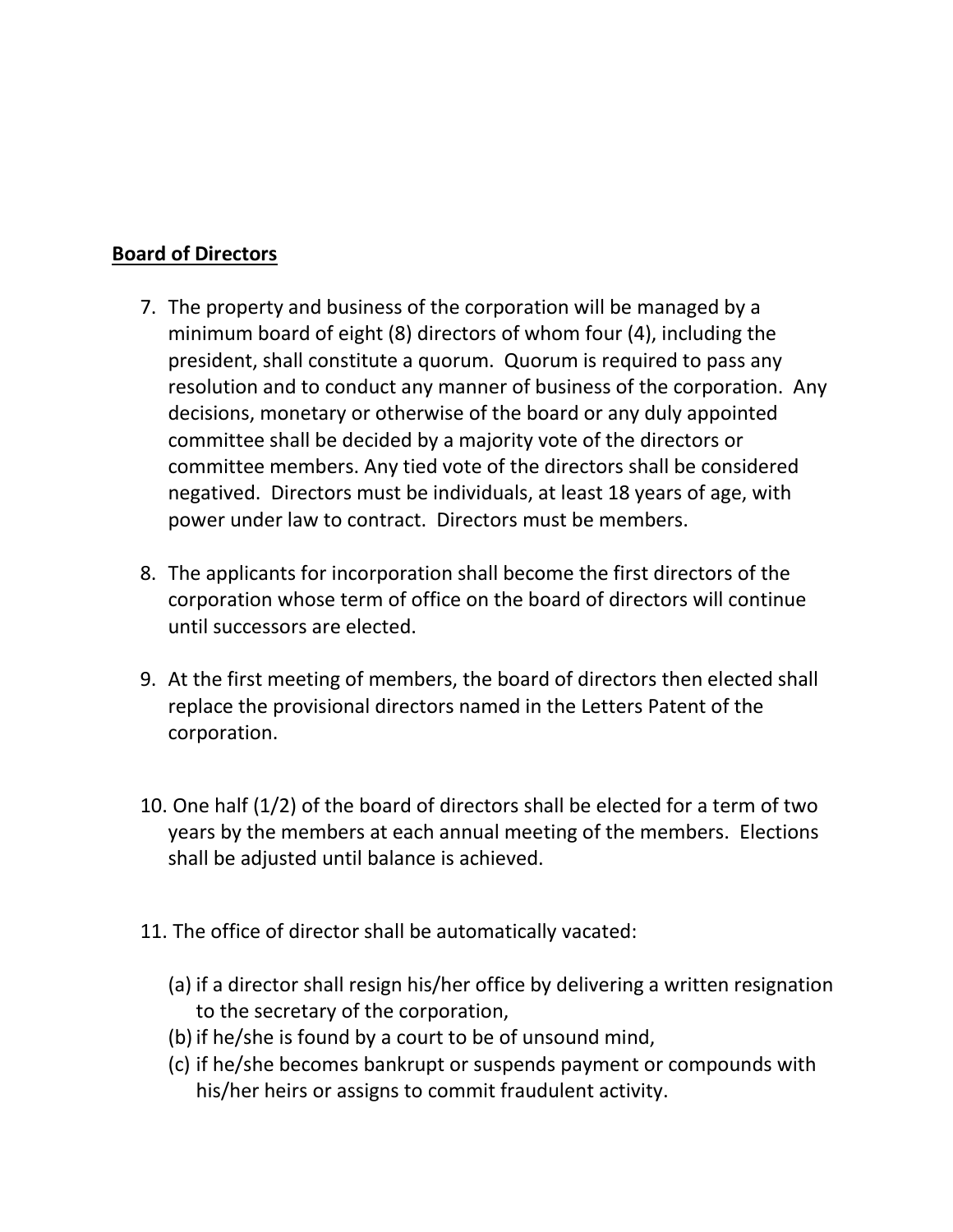### **Directors Meetings**

12. 48 hours written notice of such meeting shall be given, other than by mail, to each director. Notice by mail shall be sent at least 14 days prior to the meeting. There shall be at least three (3) meetings per year of the board of directors. No error or omission in giving notice of any meeting of the board of directors or appointment meeting of the board of directors of the corporation shall invalidate such meeting or make void any proceedings taken thereat and any director may at any time waive notice of any such meeting and may ratify, approve and confirm any or all proceedings taken or had thereat. Each director, including the president, is authorized to exercise one (1) vote.

If ALL the directors of the corporation consent thereto generally or in respect of a particular meeting, a director may participate in a meeting of the board or of a committee of the board by means of such conference telephone or other communications facilities as permit all persons participating in such a meeting to hear each other, and a director participating in such a meeting by such means is deemed to be present at the meeting.

A resolution in writing, signed by ALL directors entitled to vote on that resolution at a meeting of directors or committee of directors, is as valid as if it had been passed at a meeting of directors or committee of directors.

13. The directors shall serve as such without remuneration and no director shall directly or indirectly receive any profit from his/her position as such: provided that a director may be paid reasonable expenses incurred by him/her in the performance of his/her duties. Nothing herein contained shall be construed to preclude any director from serving the corporation as an officer or in any other capacity and receiving compensation therefor.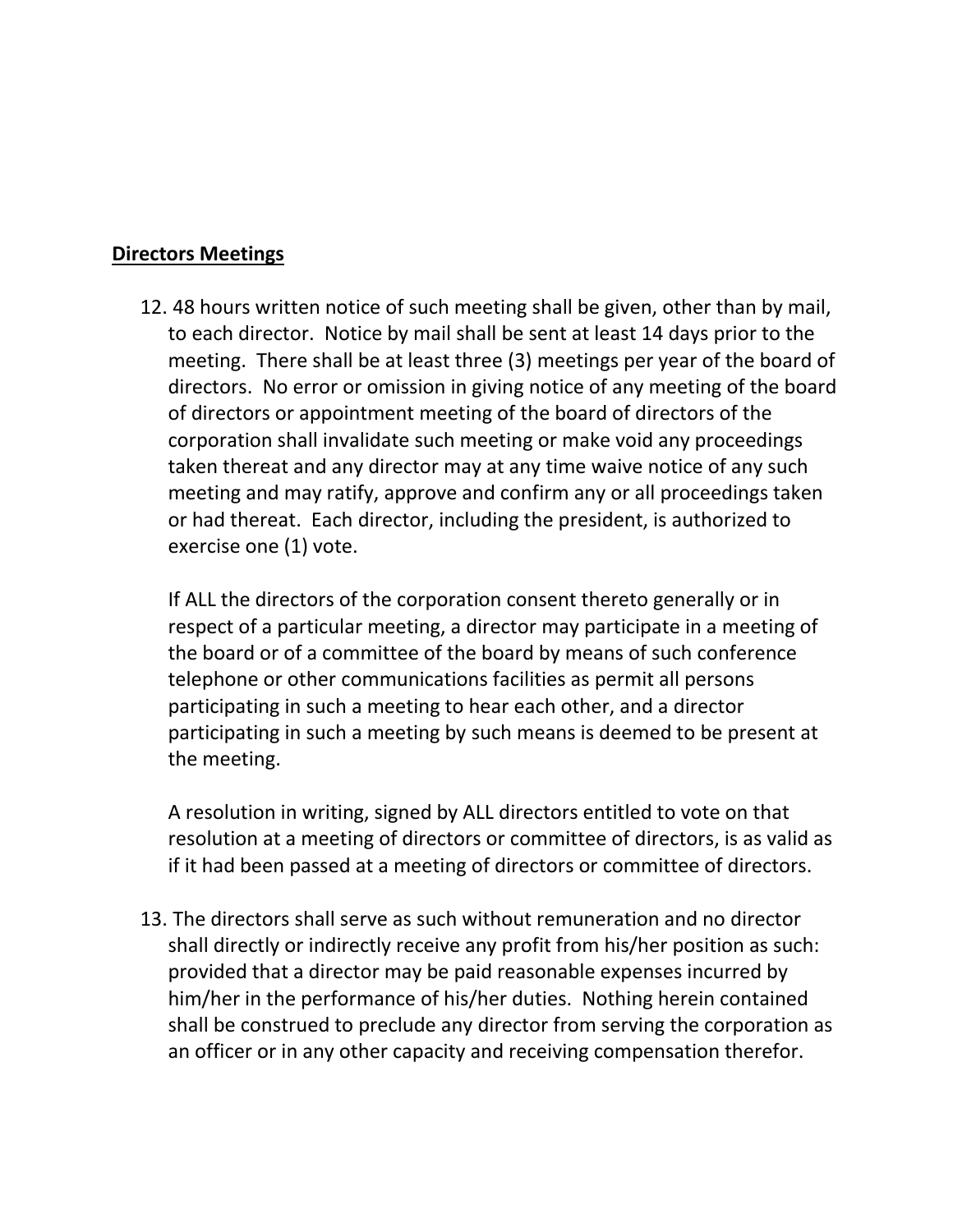14. A retiring director shall remain in office until the dissolution or adjournment of the meeting at which his/her retirement is accepted and his/her successor is elected.

# **Directors Meetings (continued)**

- 15. A board of directors may appoint such agents and committees and engage such employees as it shall deem necessary from time to time and such persons shall have such authority and shall perform such duties as shall be prescribed by the board of directors at the time of such appointment.
- 16. A reasonable remuneration for all officers, agents and employees and committee members shall be fixed by the board of directors by resolution. Such resolution shall have force and effect only until the next meeting of members when such resolution shall be confirmed by resolution of the members, or in the absence of such confirmation by the members, then the remuneration to such officers, agents or employees and committee members shall cease to be payable from the date of such meeting of members.

# **Indemnities to Directors and Others**

- 17. Every director or officer of the corporation or other person who has undertaken or is about to undertake any liability on behalf of the corporation or any company controlled by it and their heirs, executors and administrators, and estate and effects, respectively, shall from time to time and at all times, be indemnified and saved harmless out of the funds of the corporation, from and against:
	- (a) All costs, charges and expenses which such director, officer or other person sustains or incurs in or about any action, suit or proceedings which is brought, commenced or prosecuted against him/her, or in respect of any act, deed, matter or thing whatsoever, made, done or permitted by him/her, on or about the execution of the duties of his/her office or in respect of any such liability,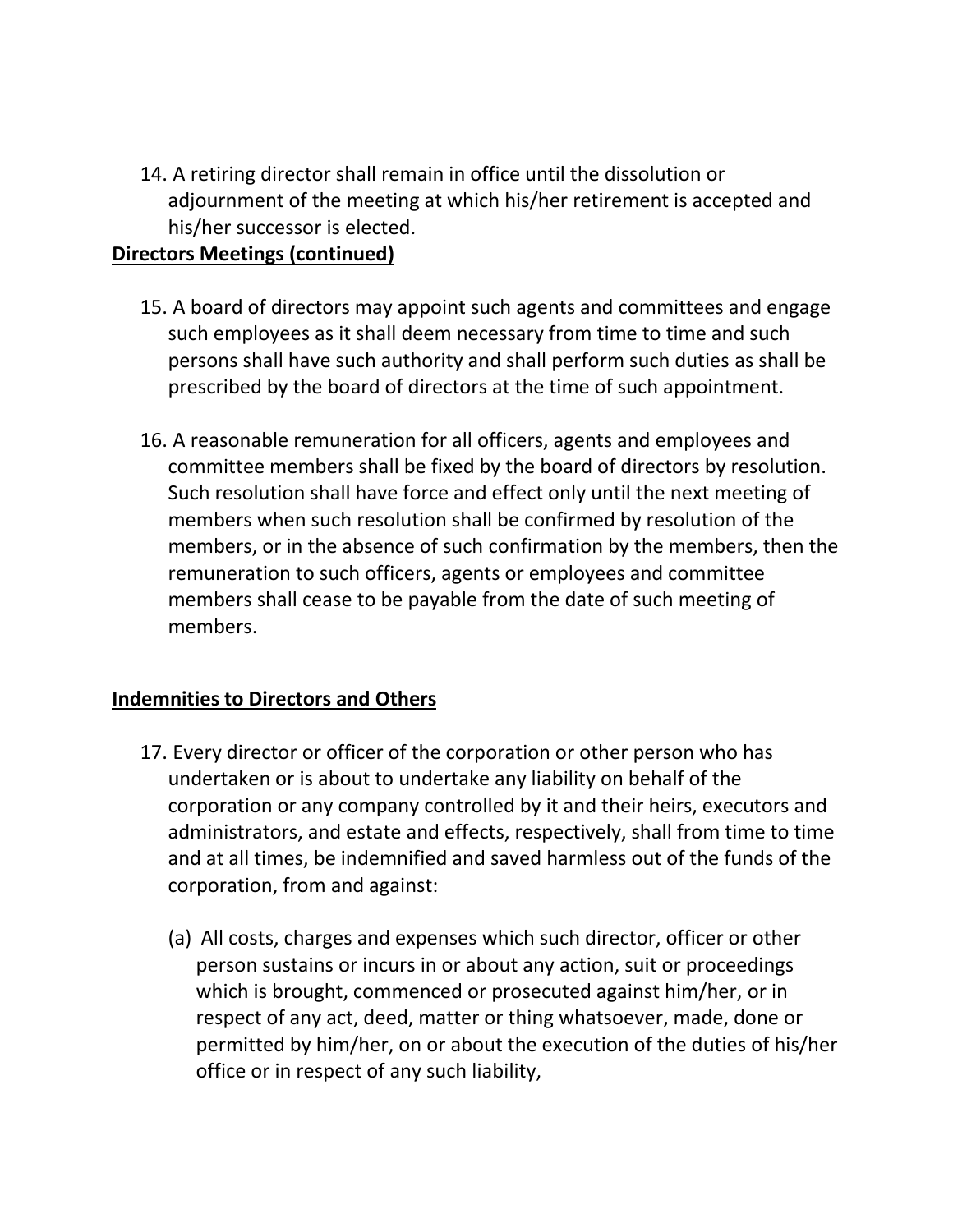(b) All other costs, charges and expenses which he/she sustains or incurs in or about, or in relation to the affairs thereof, except such costs, charges or expenses as are occasioned by his/her own willful neglect or default.

## **Powers of Directors**

- 18. The directors of the corporation may administer the affairs of the corporation in all things and make or cause to be made for the corporation, in its name, any kind of contract which the corporation may lawfully enter into and, save as hereinafter provided, generally, may exercise all such other powers by majority vote and do all such other acts and things as the corporation is by its charter or otherwise authorized to exercise and do.
- 19. The directors shall have power by majority vote to authorize expenditures on behalf of the corporation from time to time and may delegate by resolution to an officer or officers of the corporation the right to employ and pay salaries to employees. The directors shall have the power to enter into a trust arrangement with a trust company for the purpose of creating a trust fund in which the capital and interests may be made available for the benefit of promoting the interest of the corporation in accordance with such terms as the board of directors may prescribe.
- 20. The board of directors may appoint committees whose members will hold their offices at the will of the board of directors. The board of directors shall determine the duties of such committees.
- 21. The board of directors shall take such steps as they may deem requisite to enable the corporation to acquire, accept, solicit or receive legacies, gifts, grants, settlements, bequests, endowments and donations of any kind whatsoever for the purpose of furthering the objects of the corporation.
- 22. The officers of the corporation shall be a president, vice-president, secretary and treasurer and any such other offices as the board of directors may by by-laws determine. Any two offices may be held by the same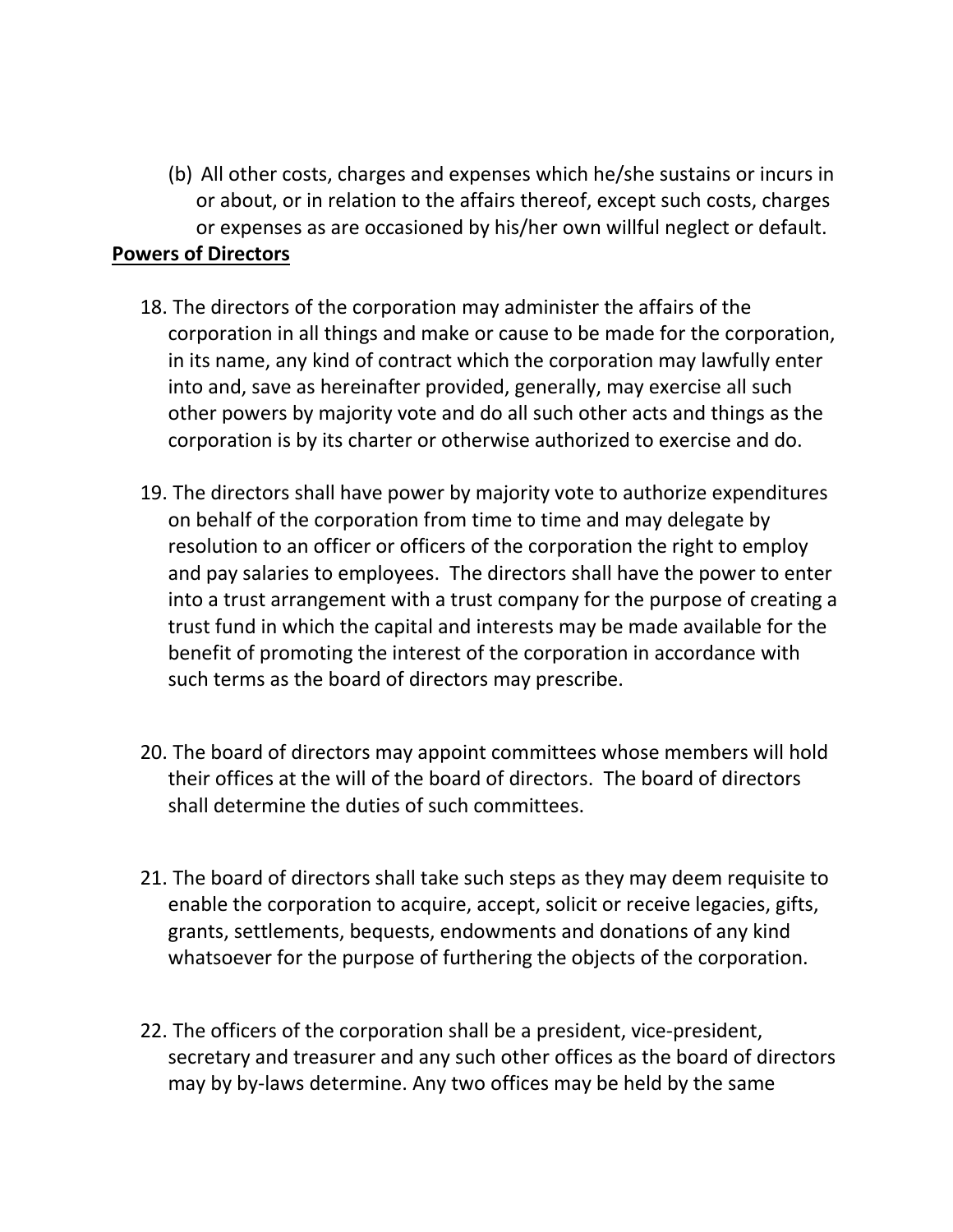director. Officers shall be appointed by resolution of the board of directors at the first meeting of the board of directors immediately following each annual meeting of the members.

# **Powers of Directors (continued)**

23. The officers of the corporation shall hold office for one year from the date of appointment or election or until their successors are elected or appointed in their stead. But in no case can the president or vice-president hold office for more than 4 years. Officers shall be subject to removal by resolution of the board of directors at any time by a vote of three quarters of the current directors.

# **Duties of Officers**

- 24. The president shall be the chief executive officer of the corporation. He/she shall preside at all meetings of the corporation and of the board of directors. He/she shall have the general and active management of the affairs of the corporation. He/she shall see that all orders and resolutions of the board of directors are carried into effect. The president shall remain on the board of directors for a one year term following his/her term as president with full voting privileges, but will not be included in the count of current directors (8).
- 25. The vice-president shall, in the absence or disability of the president, perform the duties and exercise the powers of the president and shall perform such other duties as shall from time to time be imposed upon him/her by the board of directors.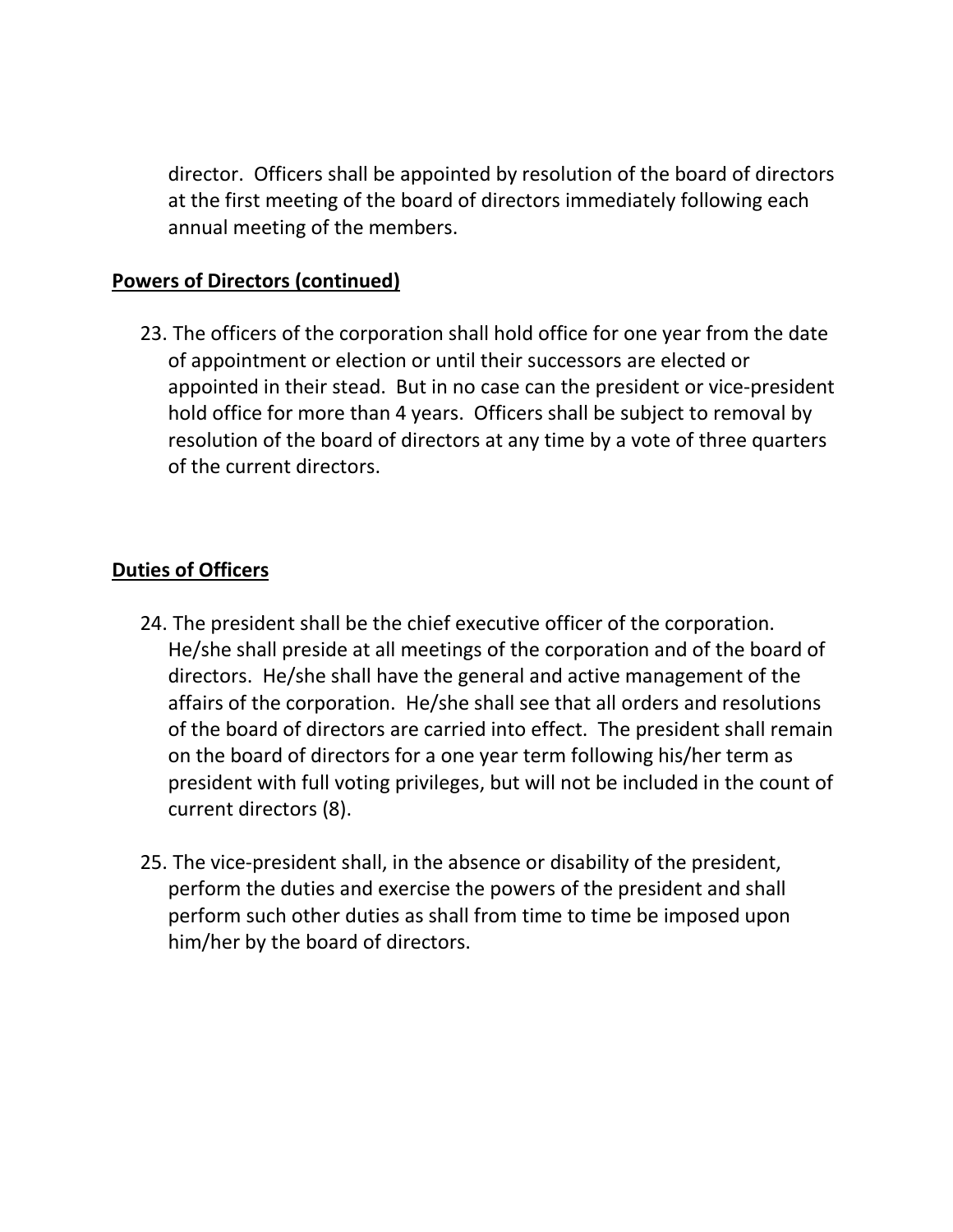# **Duties of Officers (continued)**

- 26.The treasurer shall have the custody of the funds and securities of the corporation and shall keep full and accurate accounts of all assets, liabilities, receipts and disbursements of the corporation and shall deposit all monies, securities and other valuable effects in the name and to the credit of the corporation in such chartered bank or trust company, or, in the case of securities, in such registered dealer in securities as may be designated by the board of directors from time to time. He/she shall disburse the funds of the corporation as may be directed by proper authority, being a majority vote of the directors or duly appointed committee, taking vouchers for such disbursements, and shall render to the president and directors at the regular meeting of the board of directors, or whenever they may require it, an accounting of all the transactions and a statement of the financial position of the corporation. He/she shall also perform such other duties as may from time to time be directed by the board of directors.
- 27. The secretary may be empowered by the board of directors, upon resolution of the board of directors, to carry on the affairs of the corporation generally under the supervision of the officers thereof and shall attend all meetings and act as a clerk thereof and record all votes and minutes of all proceedings in the books to be kept for that purpose. He/she shall give or cause to be given notice of all meetings of the members and of the board of directors, and shall perform such other duties as may be prescribed by the board of directors or president, under whose supervision he/she shall be. He/she shall be custodian of the seal of the corporation, if any, which he/she shall deliver only when authorized by a resolution of the board of directors to do so, and to such person or persons as may be named in the resolution.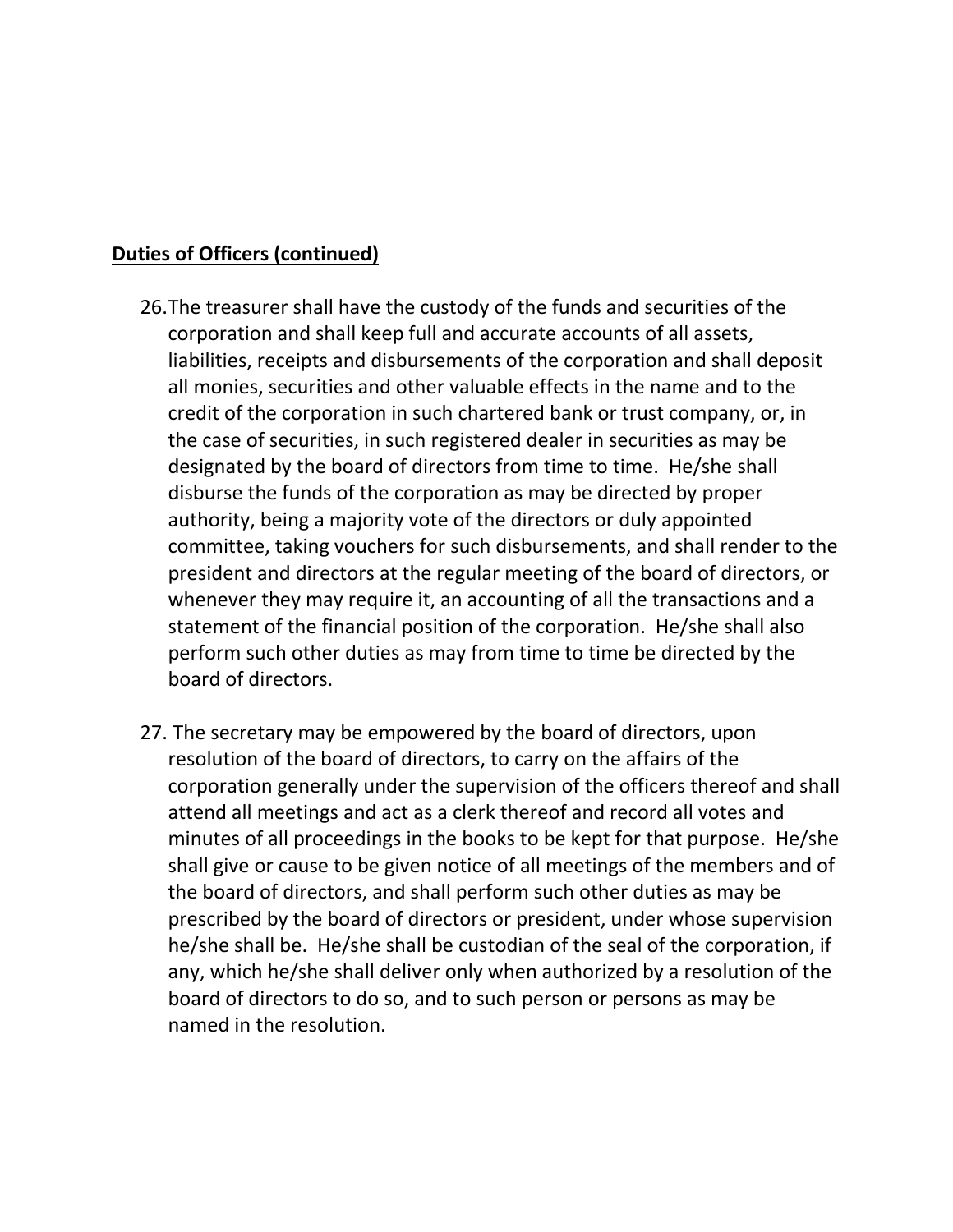28. The duties of all other officers of the corporation shall be such as the terms of their engagement call for or the board of directors requires of them.

## **Execution of Documents**

29. Contracts, documents or any instruments in writing requiring the signature of the corporation, shall be signed by any two officers and all contracts, documents and instruments in writing so signed shall be binding upon the corporation without any further authorization or formality. The directors shall have power from time to time by resolution to appoint an officer or officers on behalf of the corporation to sign specific contracts, documents and instruments in writing. The directors may give the corporation's power of attorney to any registered dealer in securities for the purpose of the transferring of and dealing with any stocks, bonds, and other securities of the corporation. The seal of the corporation, if any, and when required, may be affixed to contracts, documents, and instruments in writing, signed as aforesaid or by any officer or officers appointed by resolution of the board of directors.

#### **Meetings**

- 30. The annual or any other general meeting of the members shall be held at the head office of the corporation or at any place in Saskatchewan as the board of directors may determine and on such day as the said directors shall appoint.
- 31. At every annual meeting, in addition to any other business that may be transacted, the report of the directors, the financial statement and the report of the financial review shall be presented, and financial review scheduled for the ensuing year. The members may consider and transact any business either special or general at any meeting of the members. The board of directors or the president or vice-president shall have power to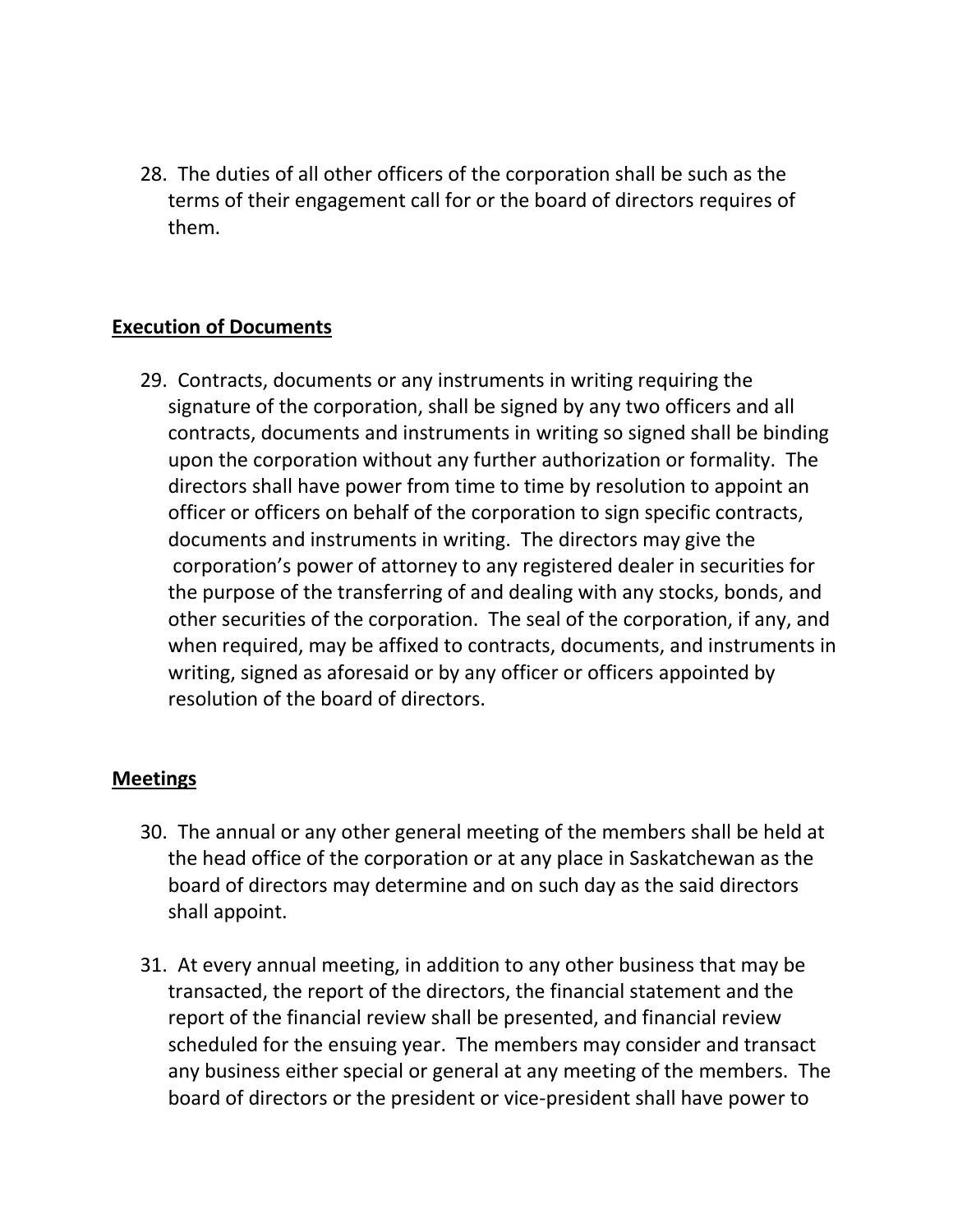call, at any time, a general meeting of the members of the corporation. The board of directors shall call a special general meeting of members on written requisition of members carrying no less than 20% of the voting rights. 50% of the membership present at the meeting will constitute a quorum.

# **Meetings (continued)**

- 32. Fourteen (14) days written notice by mail or by electronic means shall be given to each voting member of any annual or special general meeting of members. Notice of any meeting where special business will be transacted should contain sufficient information to permit the members to form a reasoned judgment on the decision to be taken.
- 33. No error or omission in giving notice of any annual or general meeting or any adjourned meeting, whether annual or general, of the members of the corporation shall invalidate such meeting or make void any proceedings taken thereat and any member may at any time waive notice of any such meeting and may ratify, approve and confirm any or all proceedings taken or had thereat. For purpose of sending notice to any member, director or officer for any meeting otherwise, the address, electronic or otherwise, of the member, director or officer shall be his/her last address recorded on the books of the corporation.

## **Voting of Members**

34. At all meetings of members of the corporation, every question shall be determined by a majority of votes unless otherwise specifically provided by statute or by these by-laws.

## **Financial Year**

35. Unless otherwise ordered by the board of directors the fiscal year-end of the corporation shall be December 31.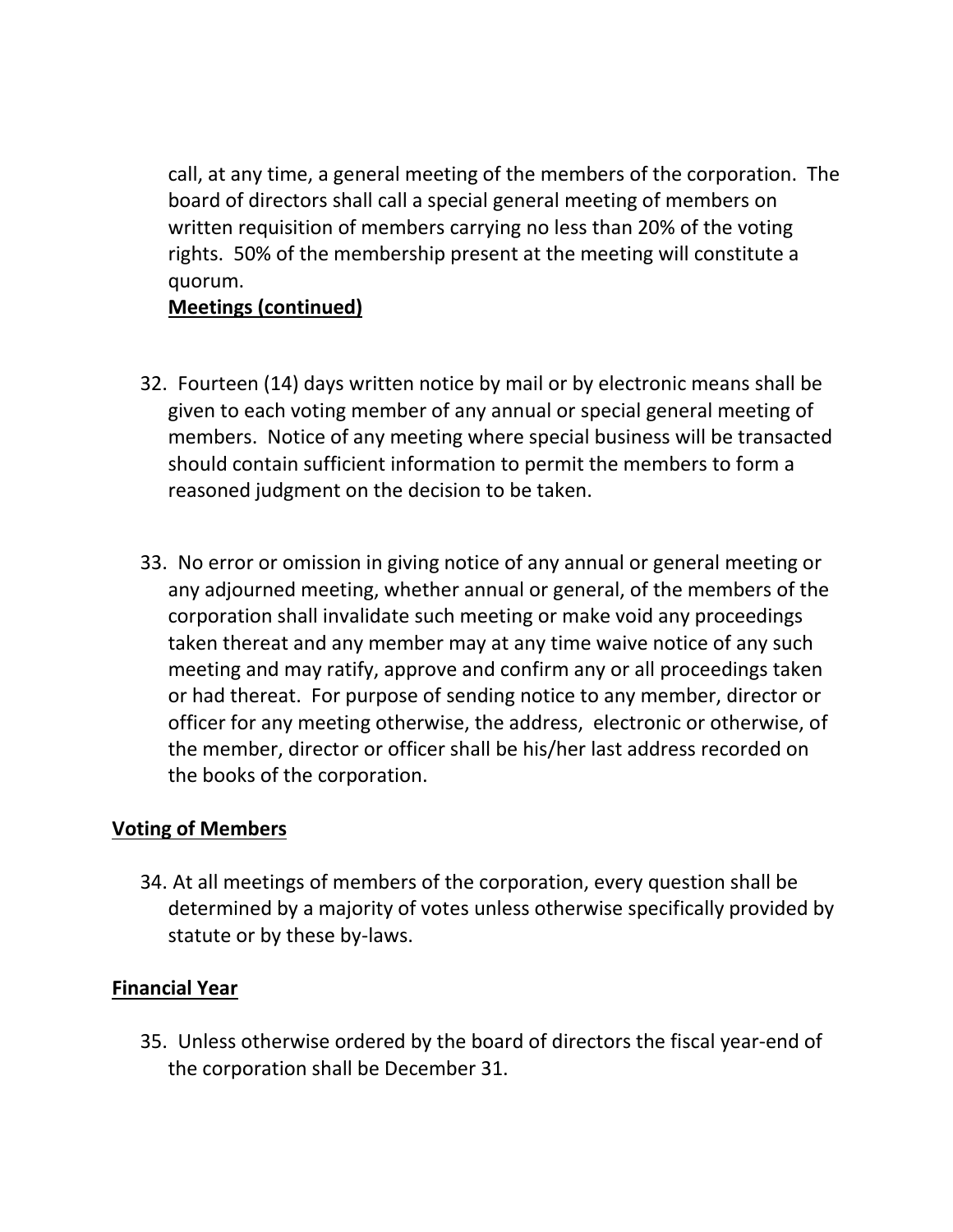# **Amendments of By-Laws**

36. The by-laws of the corporation not embodied in the letters patent may be repealed or amended by by-laws enacted by a majority of the directors at a meeting of the board of directors and sanctioned by an affirmative vote of at least two-thirds (2/3) of the members at a general meeting duly called for the purpose of considering the said by-law, and other matters, provided that the repeal or amendment of such by-laws shall not be enforced or acted upon until the approval of the Minister of Financial, Corporate and Consumer Affairs has been obtained.

## **Financial Review**

37. The members shall at each annual meeting appoint a qualified person or firm to review the accounts of the corporation and report to the members at the next annual meeting provided that the directors may fill any casual vacancy in that appointment. The remuneration for that review shall be fixed by the board of directors.

## **Books and Records**

38. The directors shall see that all necessary books and records of the corporation required by the by-laws of the corporation or by any applicable statute or law are regularly and properly kept.

#### **Rules and Regulations**

39. The board of directors may prescribe such rules and regulations not inconsistent with the by-laws relating to the management and operation of